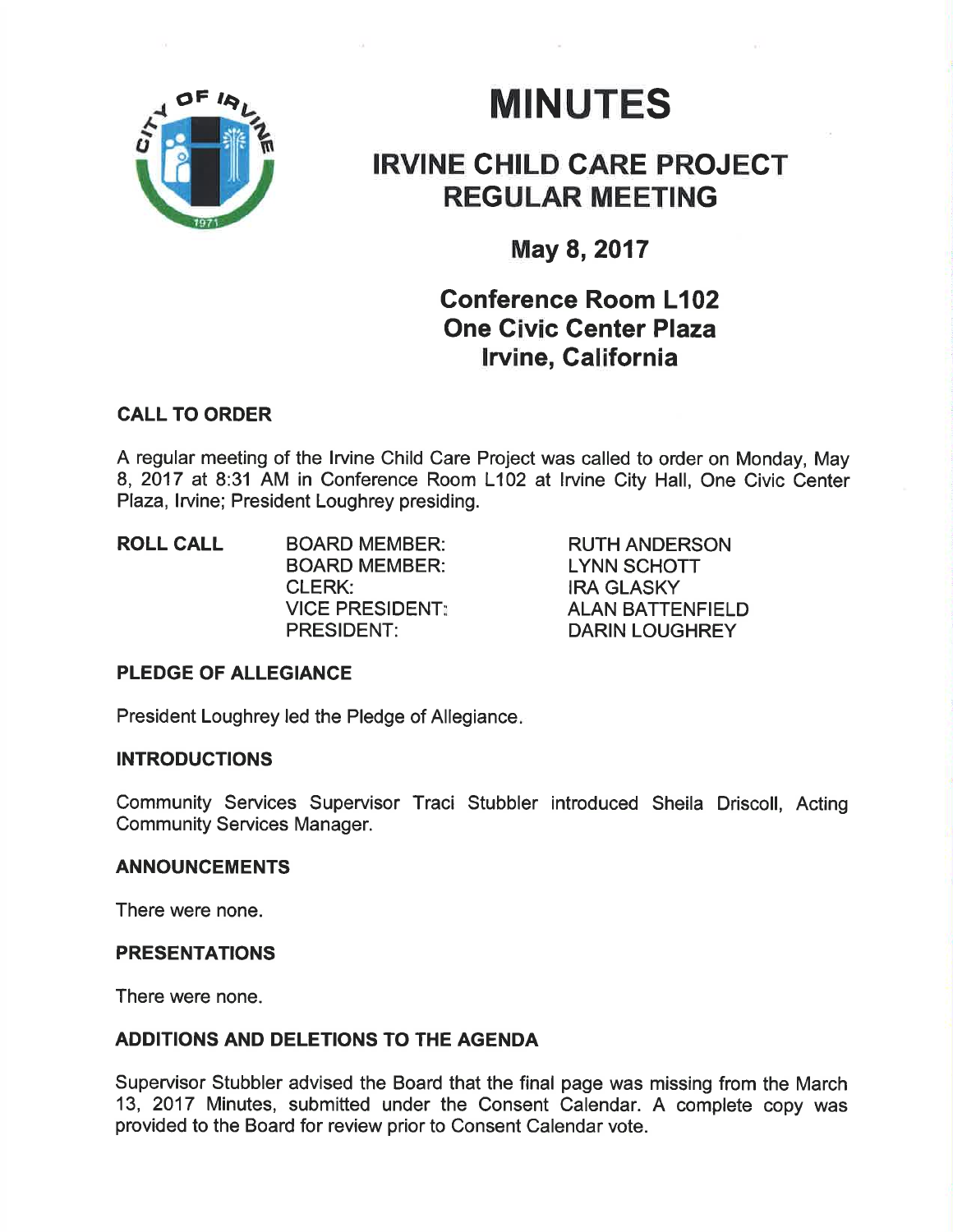#### PUBLIC COMMENTS

There were none.

#### CONSENT CALENDAR

Moved by Board Member Clerk Glasky, seconded by Board Member Anderson and carried unanimously by members present to approve Gonsent Calendar items I through 11.

Ayes: Noes: Absent Anderson, Battenfield, Glasky, Loughrey, Schott 5 0 0

#### 1. APPROVAL OF IRVINE CHILD CARE PROJECT (ICCP) MINUTES

ACTION: Approved minutes of the Irvine Child Care Project regular meeting of March 13,2017.

#### 2. WARRANT REQUEST - CHILD DEVELOPMENT CENTERS, INC.

**ACTION:** Approved payment of \$33,536.23 to Child Development Centers, Inc. for child care development services for March 1-31,2017.

#### 3. WARRANT REQUESTS - IRVINE CHILDREN'S FUND (ICF) SCHOLARSHIPS

AGTION: Approved payments for warrants totaling the amount of \$8,540.24 for ICF Scholarships during the month of March 2017.

- \$3,254.57 to Rainbow Rising
- . \$1,090.25 to Kids Stuff
- . \$1 ,596.22 to Koala Klub
- \$2,389.20 to Child Development Centers, Inc.
- **S** 210.00 to Creekers Club<br> **S** 0.00 to Dolphin Club
- 0.00 to Dolphin Club

#### 4. WARRANT REQUEST - ICCP SCHOLARSHIPS

ACTION: Approved payments for warrants totaling the amount of \$295.00 for ICCP Scholarships during the month of March 2017.

- \$ 275.00 to Rainbow Rising<br>● \$ 0.00 to Child Developm
- \$ 0.00 to Child Development Centers, Inc.<br>• \$ 0.00 to Dolphin Club
- o \$ 0.00 to Dolphin Club
- **S** 0.00 to Creekers Club<br>**S** 0.00 to Koala Klub
- \$ 0.00 to Koala Klub<br>● \$ 20.00 to Kids Stuff
- 20.00 to Kids Stuff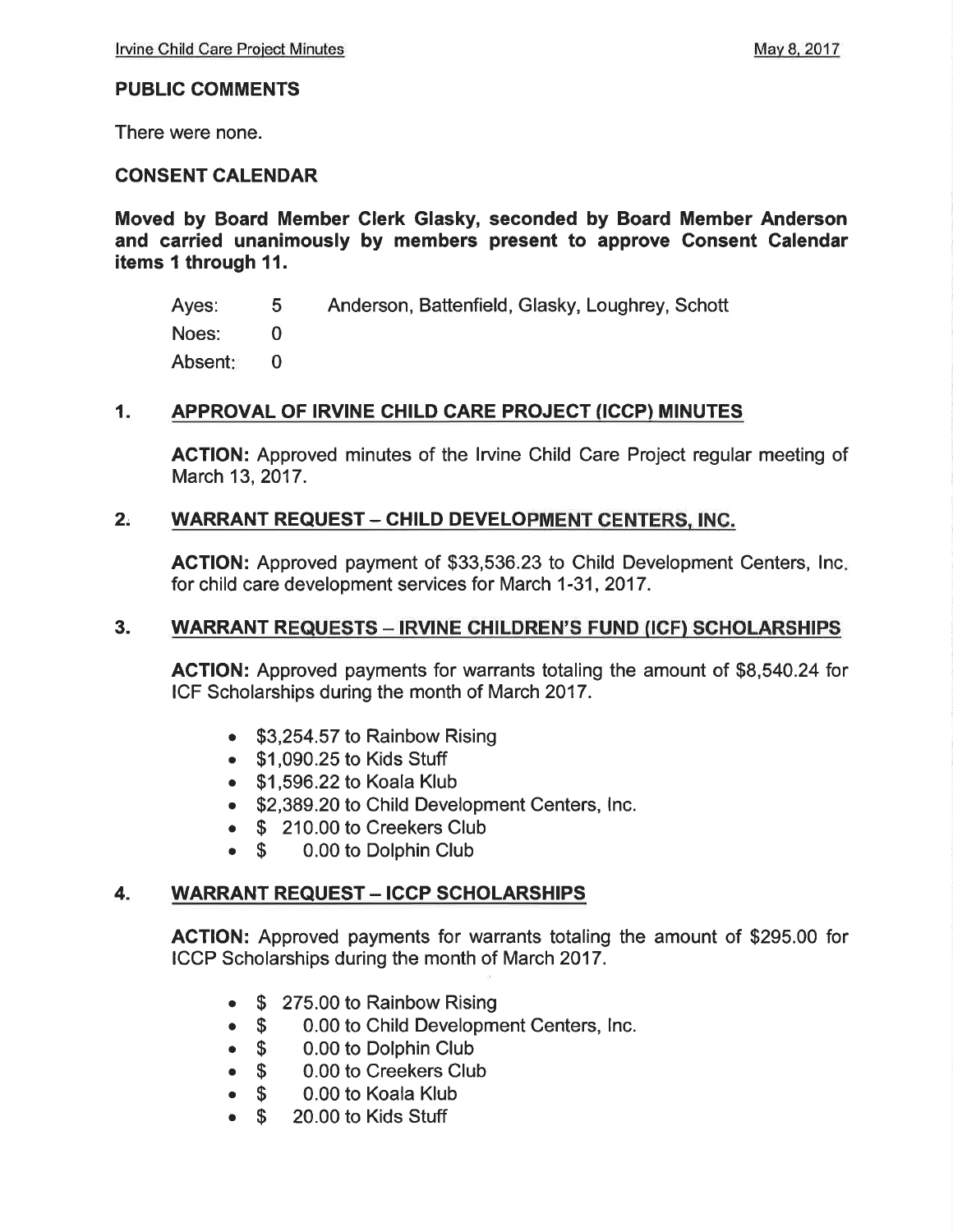#### 5. WARRANT REQUEST - IRVINE UNIFIED SCHOOL DISTRICT (IUSD)

ACTION: Approved payment of \$59,977.25 to ICCP for Facilities and Financial Support Services, Utilities, Custodial Services, Custodial Equipment Amortization and payment for sale of IUSD-owned portables for the month of March 2017.

- . \$35,200.08 for Custodial Services
- \$ 675.00 for Custodial Equip Amortization
- . \$10,589.42 for Payment of Portable Purchase
- $\bullet$  \$ 7,262.75 for Utilities
- . \$ 6,250.00 for Facilities & Financial Support

#### 6. WARRANT REQUEST - CITY OF IRVINE

AGTION: Approved payment of \$22,571.64 to the City of lrvine for Program Administration, Grant Administration, and Supplies for the month of March 2017.

- . \$21 ,254.15 for Program Administration
- \$ 945.93 for Grant Administration<br>• \$ 371.56 for Supplies
- 371.56 for Supplies

#### 7. ICCP PAYMENTS FOR APRIL 2017

AGTION: Reviewed and approved April 2017 payments submitted.

#### $B_{\star}$ IGCP EXPENSES PAID BY IUSD

ACTION: Reviewed and accepted invoices submitted in the total amount of \$118,154.16 paid by IUSD on behalf of ICCP.

#### 9. DEPOSIT OF SCHOLARSHIP FUNDS FROM ICF

AGTION: Authorized the deposit of funds from ICF into the appropriate account as follows:

| . |  |                      |                    |  |
|---|--|----------------------|--------------------|--|
|   |  | $\bullet$ \$7,961.22 | 01-005-712-00-8689 |  |
|   |  | $\bullet$ \$ 0.00    | 01-005-712-00-8699 |  |

#### 10. DEPOSIT OF STATE GRANT APPORTIONMENT

ACTION: Authorized the deposit of grant funds from the State Department of Education into the appropriate account as follows:

| $\bullet$ \$13,293.00 | 01-005-50100-8290 |
|-----------------------|-------------------|
| $\bullet$ \$ 6,106.00 | 01-005-50100-8290 |
| $\sim$ 007.057.00     | 04 AOE EO400 OEOO |

 $\bullet$  \$27,357.00 01-005-50100-8590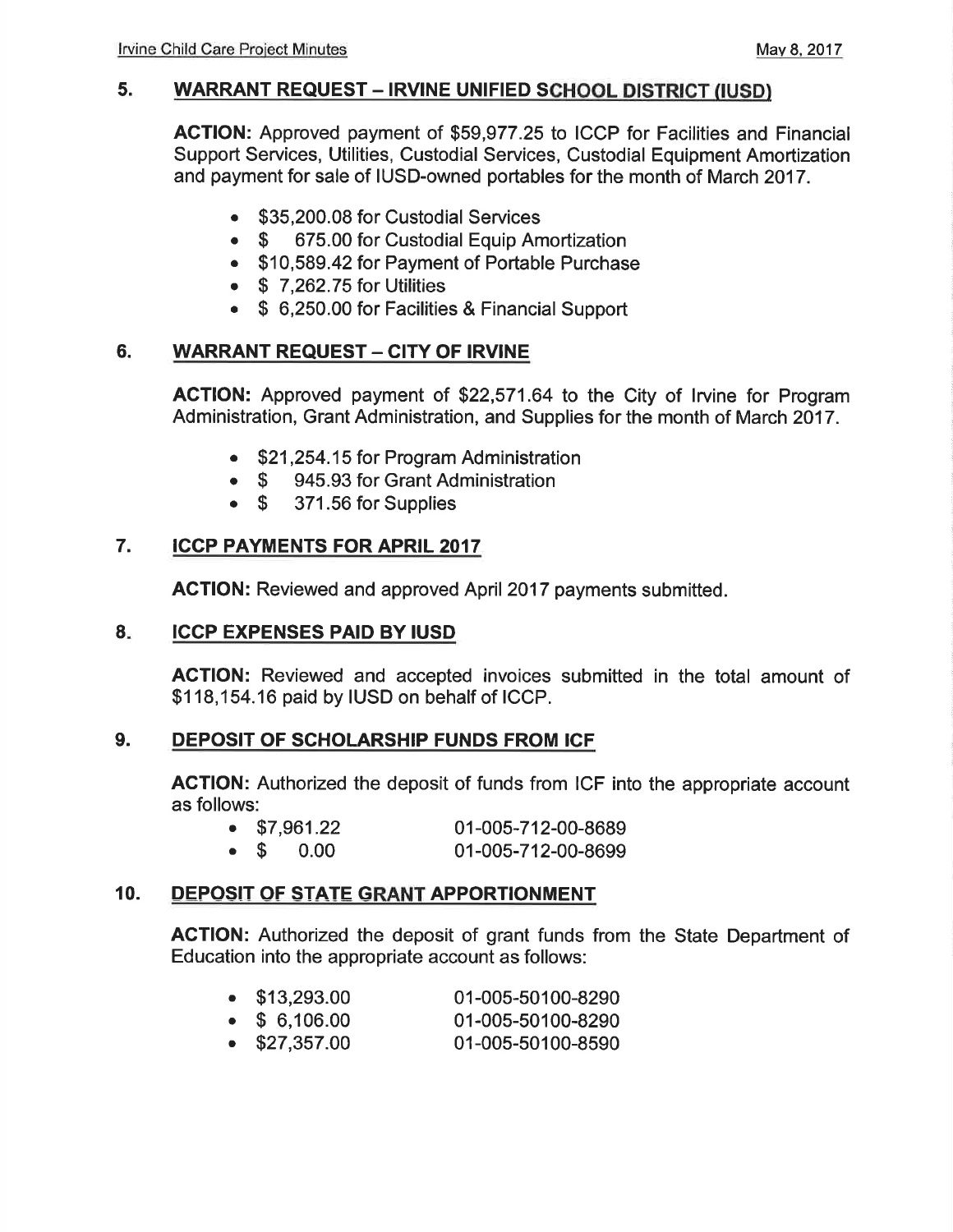#### 11. PROGRAM ASSESSMENT REVIEW COMMITTEE (PARC) VISITS

ACTION: Board approved PARC-recommended lease renewals for: Canyon View Child Development Center; College Park Rainbow Rising; Cypress Village Rainbow Rising; Meadow Park Rainbow Rising; Springbrook Child Development Center; and Turtle Rock Child Development Center.

#### BOARD BUSINESS

#### 1. PROVIDER SELECTION FOR EASTWOOD ELEMENTARY SCHOOL

Supervisor Stubbler presented the staff report and responded to Board inquiries

Discussion included: rating of applications received; number of sites operated by each applicant.

AGTION: Moved by Board Member Schott, seconded by Clerk Glasky and carried unanimously by members present to approve Rainbow Rising as ICCP child care provider for Eastwood Elementary School effective August 24,2017.

Ayes: Noes: Absent: Anderson, Battenfield, Glasky, Loughrey, Schott 5 0 0

#### DETERMINATION OF FY 2017-18 CHILD CARE PROVIDER RENTAL RATE  $2<sub>1</sub>$

Supervisor Stubbler presented the staff report, and she and IUSD Assistant Superintendent Fogarty responded to Board inquiries.

Discussion included: communication to site staff; impacts to families; use of additional revenue generated from increase in rental rate.

ACTION: Moved by President Loughrey, seconded by Board Member Anderson and carried unanimously by members present to approve a three percent increase to the current rental rate for FY 2017-18.

Ayes: Anderson, Battenfield, Glasky, Loughrey, Schott 5

Noes: 0

Absent: 0

#### ICCP PROPOSED BUDGET FOR FY 2017.18 WITH MULTI.YEAR BUDGET PROJECTION  $3<sub>ii</sub>$

Assistant Superintendent Fogarty presented the staff report and responded to Board inquiries. Recommendation to approve the FY 2017-18 ICCP Budget will be submitted to the Board at the June 12,2017 regular meeting.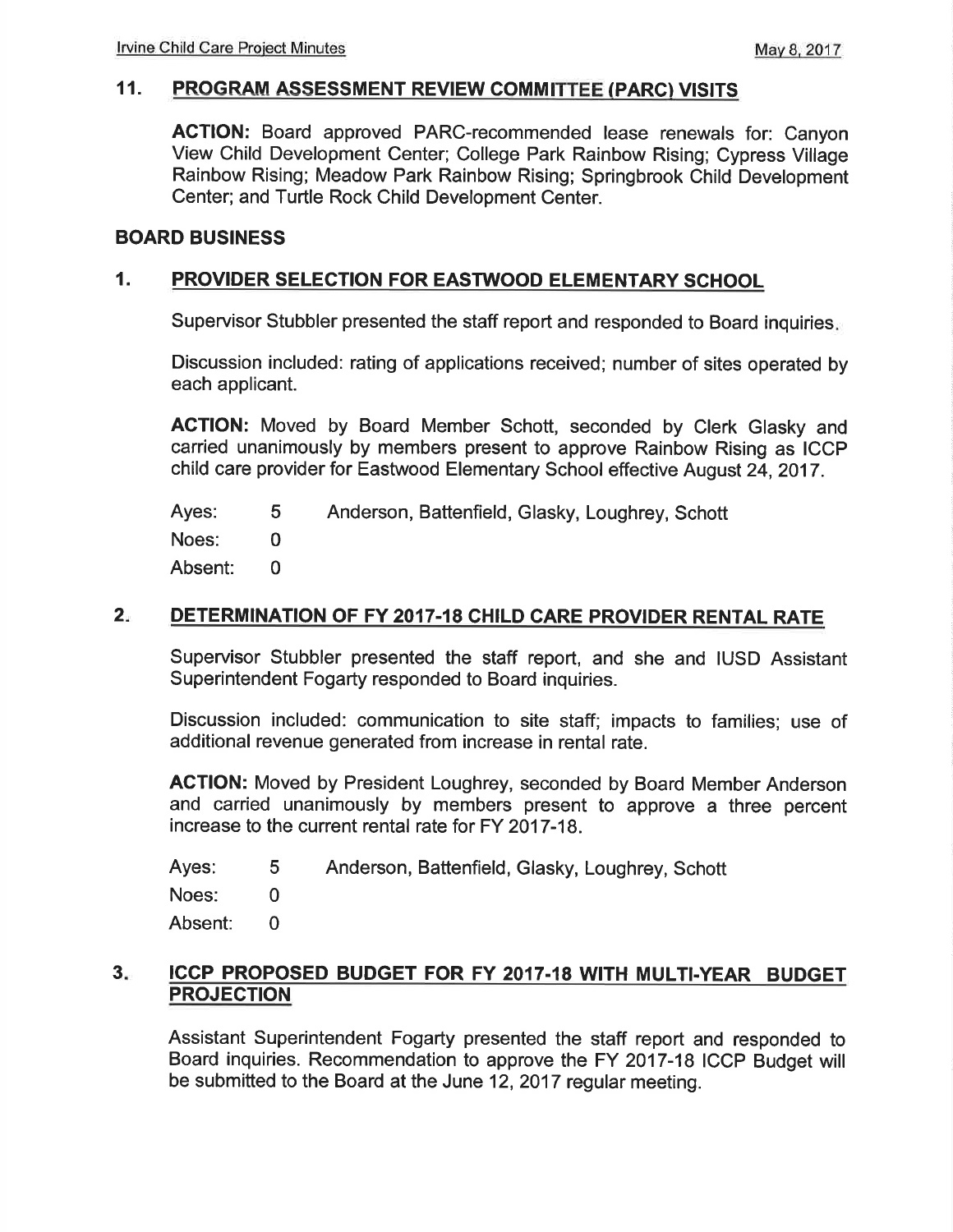Discussion included: Site plan for second location of Beacon Park.

**ACTION:** Received and filed.

#### **4. ICCP FY 2017-18 PROPOSED FACILITY REHABILITATION AND REPAIR PLAN**

Supervisor Stubbler presented the staff report and responded to Board inquiries.

Discussion included: Brywood roof replacement in summer 2017.

**ACTION:** Moved by Board Member Anderson, seconded by Clerk Glasky and carried unanimously by members present to approve the FY 2017-18 Proposed ICCP Facility Rehabilitation and Repair Plan to spend up to \$120,000.

Ayes: 5 Anderson, Battenfield, Glasky, Loughrey, Schott

Noes: 0

Absent: 0

#### **5. ICCP PROPOSED GOALS FOR FY 2017-18**

Supervisor Stubbler presented the staff report and responded to Board inquiries.

Discussion included: standards of maintaining identifiability; inclusion of ongoing professional development as a response/requirement on future child care provider selection processes; collaboration between school site and campus child care provider in emergency response planning and training.

Items to be added to the ICCP Proposed Goals for FY 2017-18:

- Ongoing review of existing child care site expansion opportunities
- Review of implementation of technology upgrade at ICCP sites
- Develop criteria to ensure all staff members are wearing ICCP identification badges daily
- Report to Board all Principal Questionnaire responses received annually
- Ensure ICCP child care programs are included in IUSD campus lock down drills.

**ACTION:** Received and filed with input for inclusion of additional items submitted for approval at next regular meeting.

#### **REPORTS**

### **1. FACILITIES AND BUDGET REPORT – JOHN FOGARTY**

Current FY 2016-17 report included in packet was reviewed.